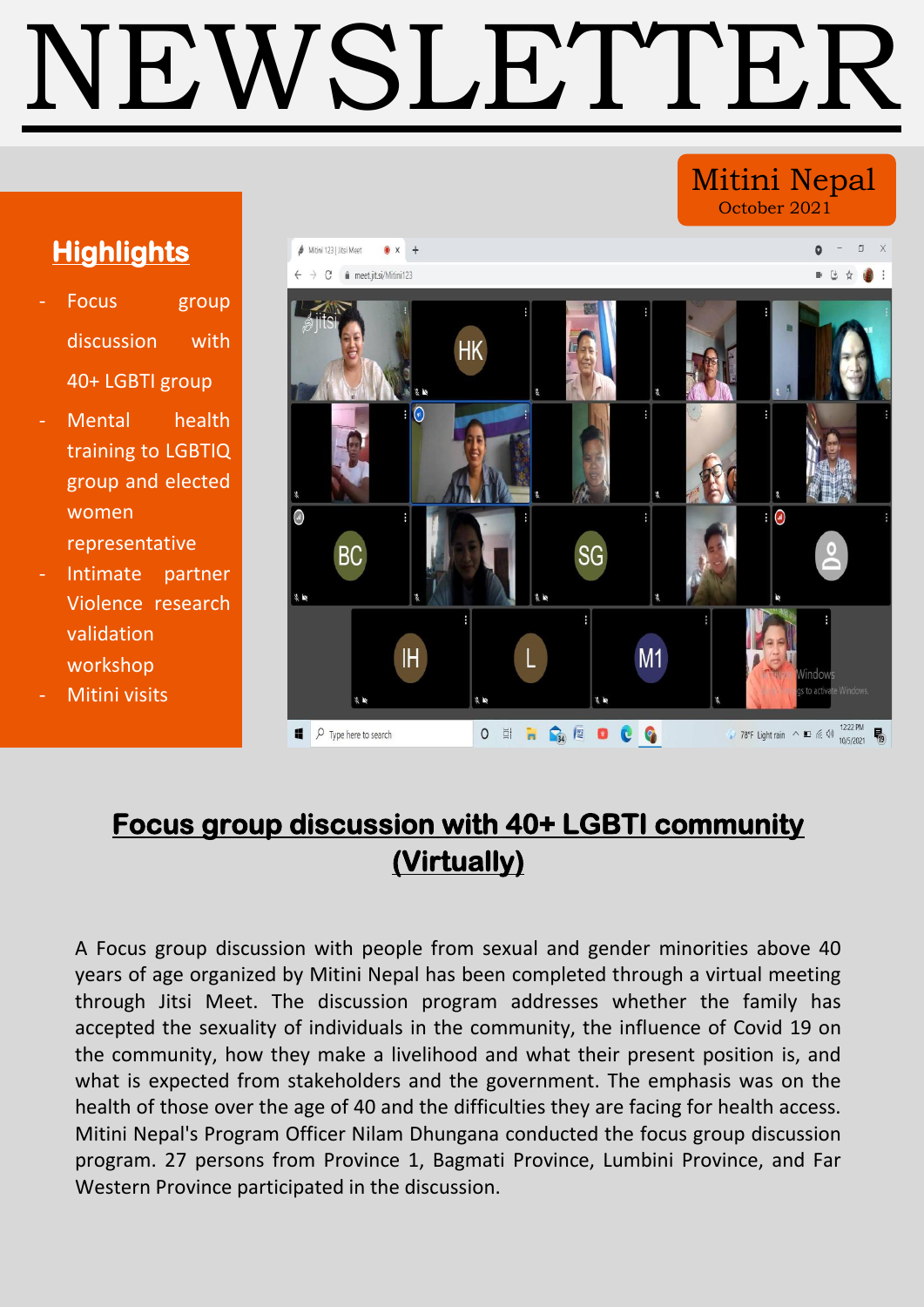

## **Intimate partner violence research validation**

Mitini Nepal with the support from the Foundation for Just a Society, held a Virtual Media Validation Workshop to better understand the benefits of the connection between lesbians, transgender men, and third gender males, as well as the existing situation of violence in intimate relationships. Researchers discussed the research objectives, method of study, social and demographic background of respondents, kinship and relationships, family acceptance, knowledge and prevalence of violence, causes and effects of violence, existing legal system and policy on violence, findings, and Power point with necessary suggestions were made to the concerned stakeholders.

# **Mental health training to LGBTIQ people and elected women representatives**

 **With the support from UN Women Nepal, Mitini Nepal, Koshis and YTS organized the virtual session took place on October 8th and 21st, 2021. To provide a venue and virtual platform for LGBTIQ groups and elected women representatives to come together and share their experiences and tales with like-minded participants, as well as to develop and empower chosen storytelling participants to become better communicators and representatives for their issues and communities. During the training mental health and wellbeing and the coping mechanisms were discussed. Also participant shared their mental health issues during the lockdown.**